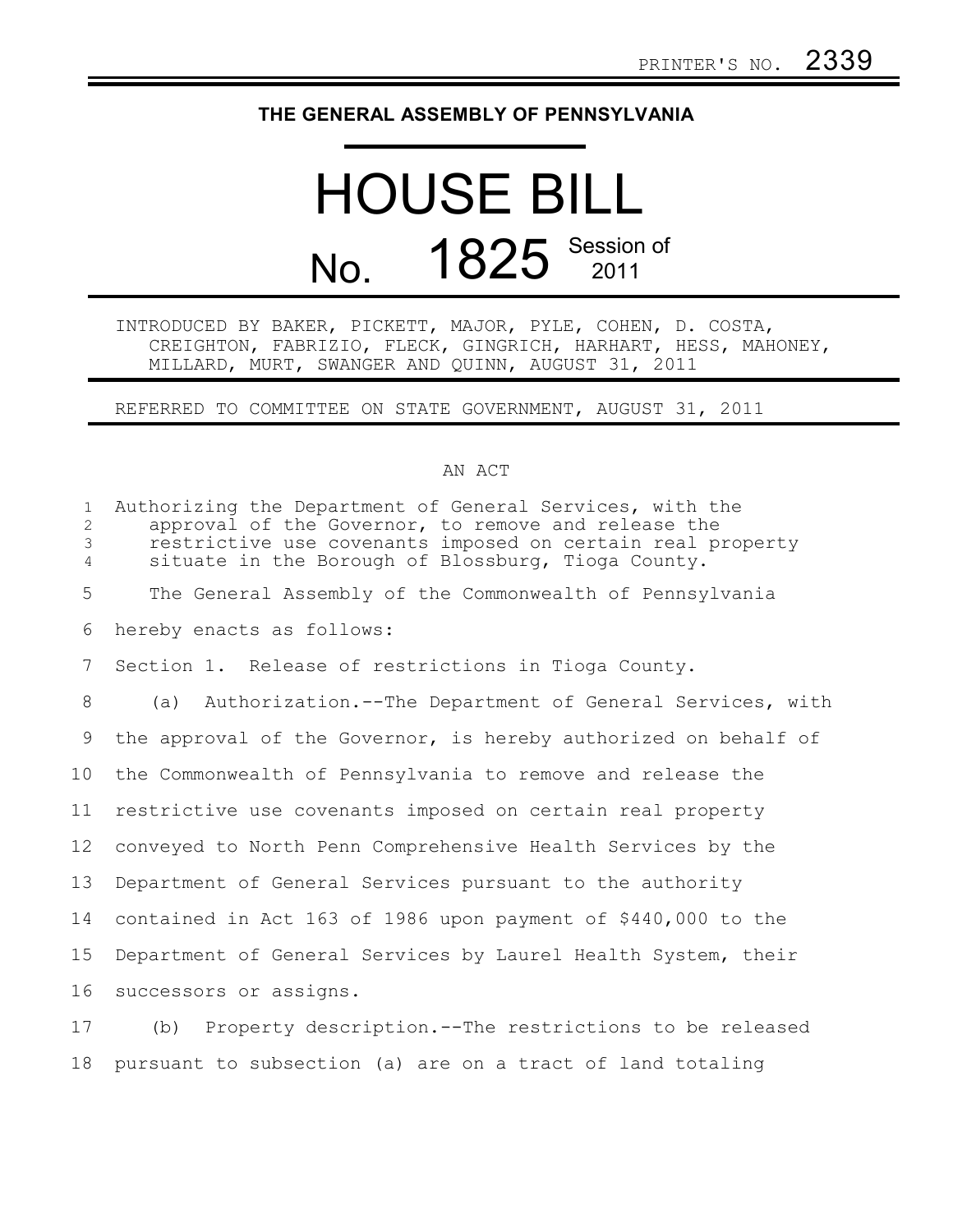approximately 8.766-acres, formerly known as the Blossburg State General Hospital, more particularly described as follows: 1 2

All that certain lot, piece or parcel of land, together with the improvements located thereon, situate in the Borough of Blossburg, Tioga County, Pennsylvania, bounded and described in accordance with a survey, dated August, 1979, prepared by Duane Wetmore under the direction of Boyer Kantz, R.S (revised April, 1986) as follows: 3 4 5 6 7 8

Beginning at a point in the center line of Granger Street, said point being the northeast corner of lands now or formerly of Joseph W. Stempien and the southeast corner hereof; thence along lands of said Stempien, South 78 degrees 00 minutes 16 seconds west a distance of 699.81 feet to a point in the center line of Ruah Street (said line passing over reference iron rods set 25.00 feet from the center line of Granger Street and 30.00 feet from the center line of Ruah Street), the southwest corner hereof; thence north 19 degrees 10 minutes 51 seconds west a distance of 381.94 feet to a point market by an iron rod set; thence along the former Railroad Street, north 44 degrees 01 minutes 11 seconds west a distance of 343.00 feet to a point market by an iron rod set, the northwest corner hereof; thence north 48 degrees 58 minutes 49 seconds east a distance of 868.36 feet to a point in the center line of Ruah Street; thence along lands now or formerly of Walter Kuzneski, north 48 degrees 58 minutes 49 seconds east a distance of 338.64 feet to a point marked by an old iron rod found (said line passing through an iron rod set 25.00 feet from the center line of Ruah Street), the northernmost corner hereof; thence along lands now or formerly of Robert J. Kuzneski the following two courses and distances: (1) south 38 degrees 30 minutes 54 seconds east a 9 10 11 12 13 14 15 16 17 18 19 20 21 22 23 24 25 26 27 28 29 30

20110HB1825PN2339 - 2 -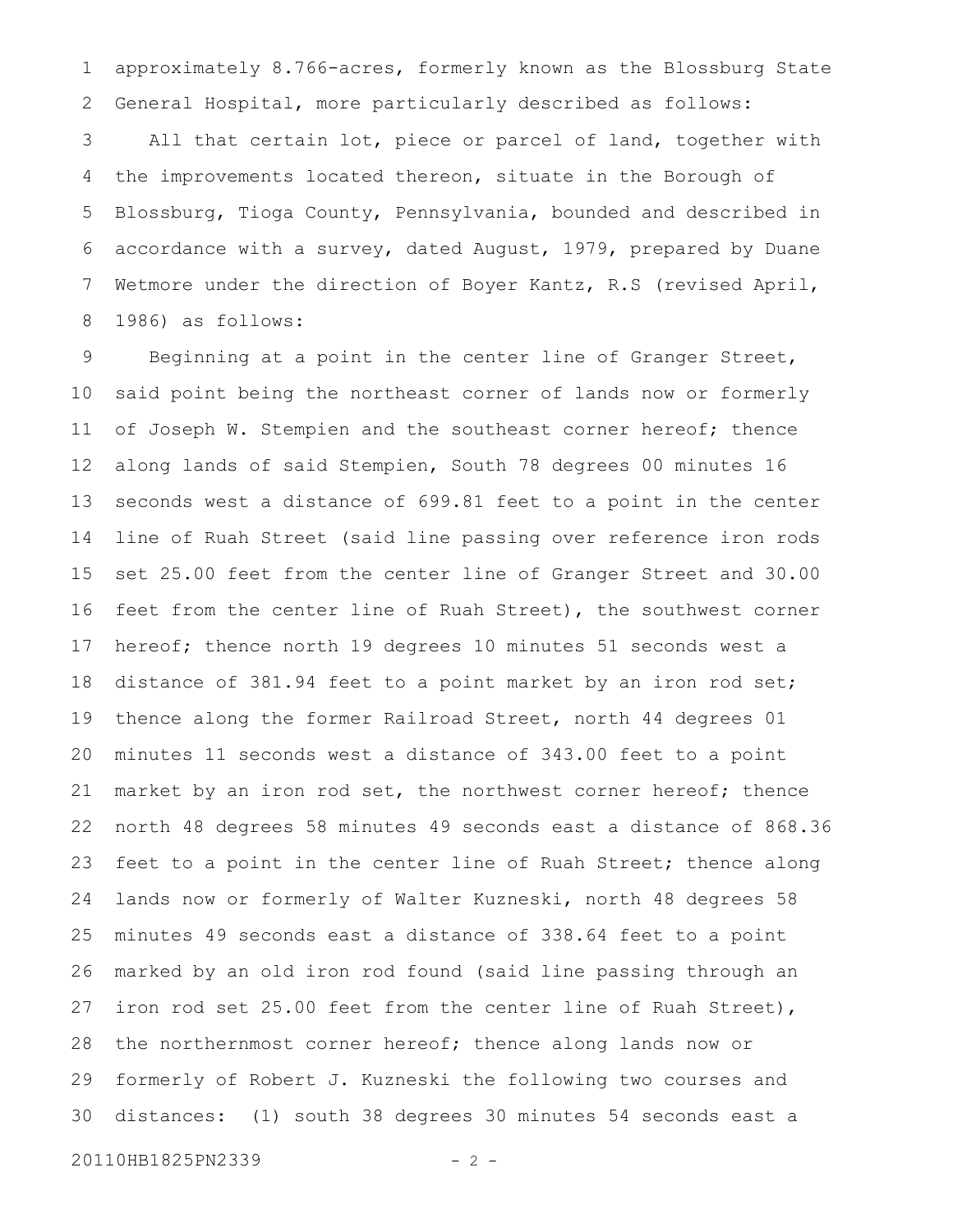distance of 200.00 feet to an old iron rod found; and (2) north 55 degrees 06 minutes 19 seconds east a distance of 113.66 feet to a point in the center line of Granger Street (said line passing through a utility pole located 11.06 feet from said center line), the northeasternmost corner thereof; thence along the center line of Granger Street, south 38 degrees 07 minutes 43 seconds east a distance of 92.93 feet to a point, the northeast corner of lands now or formerly of Larry Smith; thence along lands of said Smith the following three courses and distances: (1) south 51 degrees 42 minutes and 31 seconds west a distance of 223.35 feet to an iron rod set (said line passing over an old iron rod found 23.35 feet from the center line of Granger Street); (2) south 38 degrees 36 minutes east a distance of 375.00 feet to a point marked by an old iron rod found; and (3) north 52 degrees 24 minutes east a distance of 226.70 feet to a point in the center line of Granger Street (said line passing over an iron rod set 25.00 feet from said center line); thence along the center line of Granger Street the following four courses and distances: (1) south 39 degrees 06 minutes 17 seconds east a distance of 73.56 feet; (2) south 42 degrees 01 minutes 20 seconds east a distance of 81.39 feet; (3) south 35 degrees 48 minutes 29 seconds east a distance of 189.94 feet; and (4) south 11 degrees 16 minutes 25 seconds east a distance of 11.80 feet to the point and place of Beginning. 1 2 3 4 5 6 7 8 9 10 11 12 13 14 15 16 17 18 19 20 21 22 23 24

Subject to the easement of right-of-way of Granger Street as indicated on said survey, and also subject to the easement of right-of-way of Ruah Street located on the western portion of said premises. 25 26 27 28

Containing approximately 8.766-acres of land. 29

Being the same property conveyed to North Penn Comprehensive 20110HB1825PN2339 - 3 -30